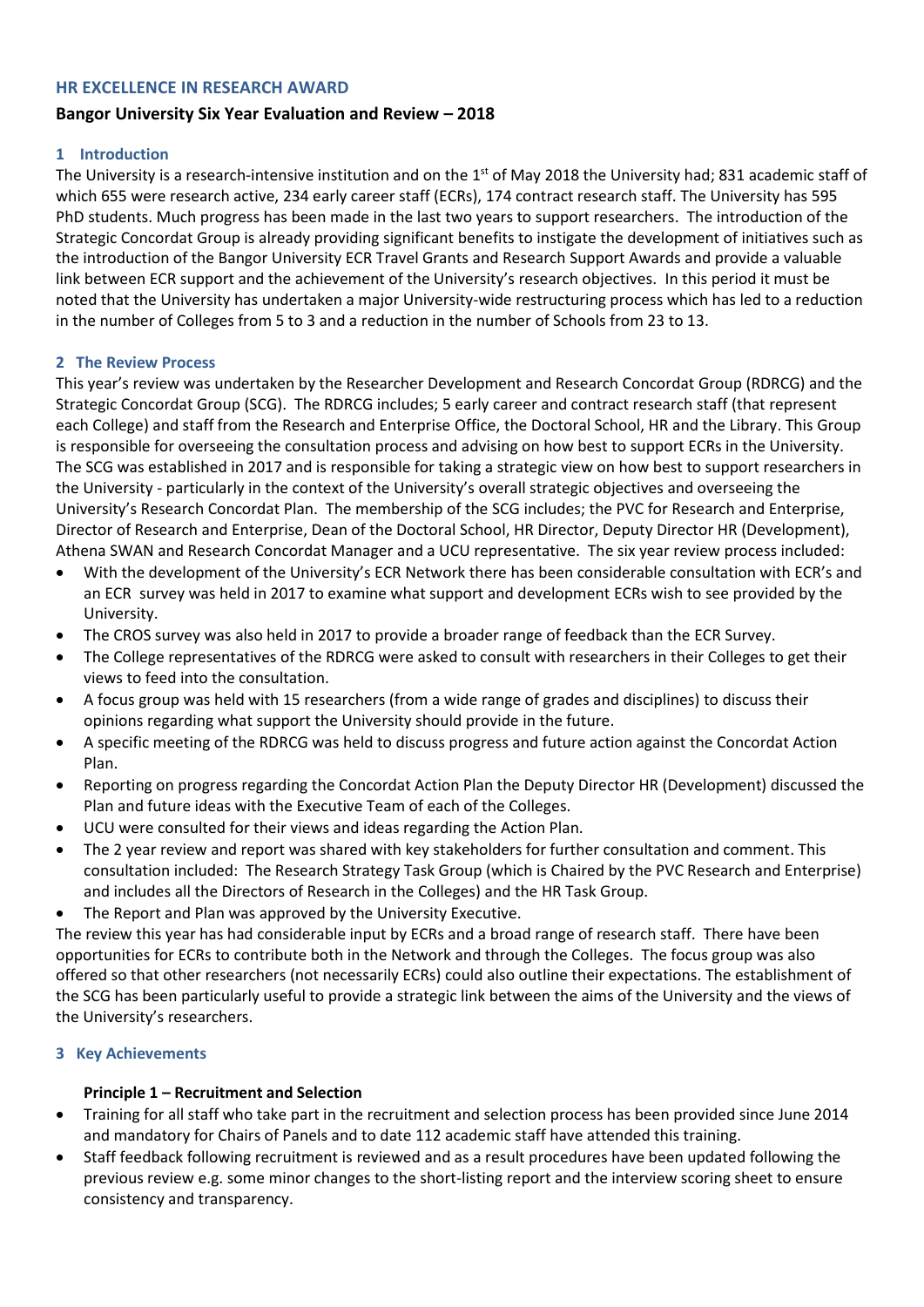# **Principle 2 - Recognition and Value**

- The University has concentrated on increasing participation by all staff in the Performance Development Review (PDR) Scheme. In 2016 79% of staff had received a PDR and 49% in 2017. The factors for this discrepancy is noted in the Action Plan and is attributed to the major restructuring process in the University.
- In the last CROS survey 88.3% in Bangor responded that they had received a PDR in the last two years (the UK response was 72.4%).
- An electronic PDR system has been developed in order to ensure that the process is more efficient and effective. This will be piloted from June 2018 and rolled out to staff from December 2018.
- Bangor University rewards its most innovative academics at the University's Impact & Innovation Awards. These awards recognise outstanding research and enterprise activities that benefited the wider economy and society. In the last awards there were 12 applications for four awards that included Best Impact Project and Best Business Innovation.

# **Principle 3, 4 and 5 – Career Development, Support and Researcher' Responsibilities**

- In 2016 a University ECR Network was launched. The purpose of the network is to provide support for career development, to share ideas and provide an opportunity to meet other ECRs. Topics covered have included; applying for research funding, using social media to promote research and IP & Commercialisation. ECR network events have also been used a platform for consultation with ECRs. 38% of ECR's have engaged with the Network to date and response has been positive to all events. In an ECR survey (2017) 74% noted that they will attend future events. In terms of impact, feedback from ECRs notes that they feel that they now have a platform to influence the training and support provided by the University (examples include the social media training) and they had a direct input into the development the research mentoring scheme.
- Since the last application there has been an increase in ECR support in the Colleges that include: the development of an ECR Network in Healthcare Sciences, ECR events in the College of Natural Sciences and Social Sciences that included a British Sociological Association (BSA) supported workshop and an ESRC Impact Acceleration Account Showcase and Networking event.
- In 2017 a University-led but College based research mentoring scheme was launched but due to the recent University-wide restructuring this has been delayed until late 2018.
- Considerable work has been undertaken to ensure that staff understand the requirements of the PURE system and providing guidance in relation to impact. Over 600 staff have attended sessions in these two areas during the period.
- Work has progressed to develop a new comprehensive Research Leadership Programme for staff. This will be piloted with the first group from June 2018.
- The University has also launched a University-wide coaching programme that provides staff with access to qualified coaches to discuss personal and career development. 41 staff have engaged with the Coaching Programme since 2016. Individual evaluation following the coaching demonstrate positive impacts on career planning and being more effective in work.
- KESS 2, an EU funded project led by Bangor on behalf of the HE sector in Wales, offers funded PhD and Research Masters, in collaboration with a company partner. There are 336 projects across the 8 universities in Wales. KESS 2 creates opportunities for academics to develop research links outside academia and presents opportunities for co-supervision. These industrial links frequently led to larger grants.
- To support effective research leadership a number of Bangor researchers are selected each year to attend the Welsh Crucible Programme which is now linked with the Learned Society of Wales. Bangor has had 14 participants in this programme in the last two years.
- The Doctoral School was introduced in its current form by the Pro Vice-Chancellor (Research and Impact) in 2016 and is headed by the Dean of Postgraduate Research. The aim of the Doctoral School is to develop and support an interdisciplinary and integrated research community and ECR staff have access to relevant training and development opportunities offered by the Doctoral School.
- There has been an increase in staff attending the doctoral supervision course and since 2016, 120 staff have attended. The impact of the training has been attributed to a reduction in complaints and improved compliance with relevant regulations. To support ECRs new to a doctoral supervisory role, co-supervision of a PhD candidate has been introduced and allows ECRs to develop effective supervisory skills.
- 120 academic staff have attended GDPR training to ensure that they are aware of their responsibilities in this area.